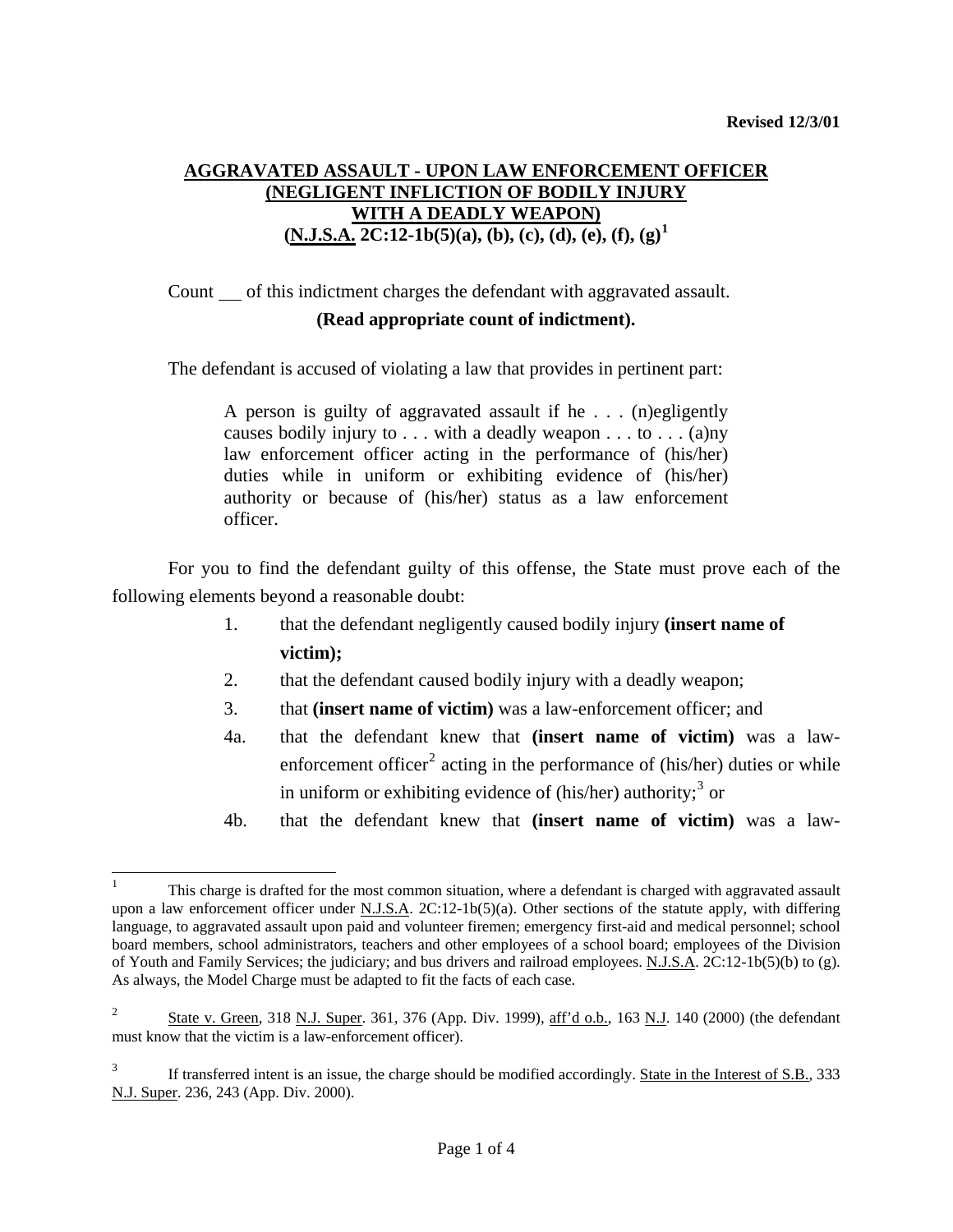#### **AGGRAVATED ASSAULT - UPON LAW ENFORCEMENT OFFICER (NEGLIGENT INFLICTION OF BODILY INJURY WITH A DEADLY WEAPON) N.J.S.A. 2C:12-1b(5)(a), (b), (c), (d), (e), (f), (g)**

enforcement officer<sup>[4](#page-0-3)</sup> and purposely committed the act against (him/her) because of (him/her) status as a law-enforcement officer.

 The first element that the State must prove beyond a reasonable doubt is that the defendant negligently caused bodily injury to **(insert name of victim)**.

Bodily injury means physical pain, illness or any impairment of physical condition.<sup>[5](#page-1-0)</sup>

 A person acts negligently with respect to a material element of an offense, such as the infliction of bodily injury, when he/she should be aware of a substantial and unjustifiable risk that the material element exists or will result from his/her conduct. The risk must be of such a nature and degree that the actor's failure to perceive it, considering the nature and purpose of the actor's conduct and the circumstances known to the actor, involves a gross deviation from the standard of conduct that a reasonable person would observe in the actor's situation.

 Negligence is a condition of the mind that cannot be seen and that can often be determined only from inferences from conduct, words or acts. It is not necessary for the State to produce a witness to testify that the defendant stated that he/she acted with a particular state of mind. It is within your power to find that proof of negligence has been furnished beyond a reasonable doubt by inferences that may arise from the nature of the acts and circumstances surrounding the conduct in question.

 For you to find that the defendant caused bodily injury to **(insert name of victim)**, the State must prove beyond a reasonable doubt that he/she would not have been injured but for the defendant's conduct.<sup>[6](#page-1-1)</sup>

 The second element that the State must prove beyond a reasonable doubt is that the defendant used a deadly weapon to cause bodily injury to **(insert name of victim)**.

 A deadly weapon is any firearm or other weapon, device, instrument, material or substance, whether animate or inanimate, which in the manner it is used or is intended to be used, is known to be capable of producing death or serious bodily injury, or which in the manner it is fashioned would lead the victim reasonably to believe it to be capable of producing death or

<span id="page-1-2"></span> $\frac{1}{4}$ State v. Green, supra.

<span id="page-1-0"></span><sup>5</sup> N.J.S.A. 2C:11-1a.

<span id="page-1-1"></span><sup>6</sup> N.J.S.A. 2C:2-3a(1). If causation is contested, a fuller explanation of causation may be needed. N.J.S.A.  $2C:2-3.$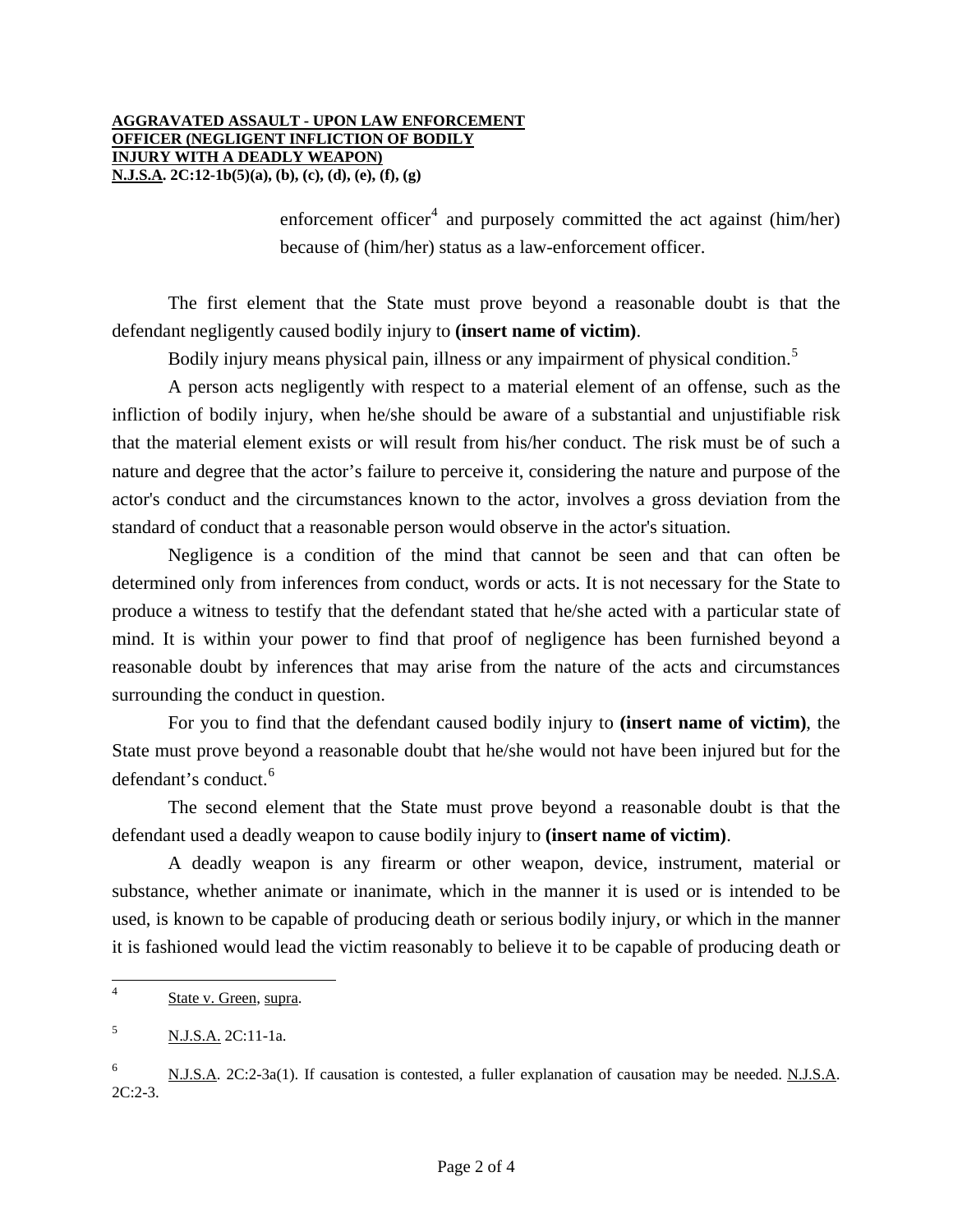#### **AGGRAVATED ASSAULT - UPON LAW ENFORCEMENT OFFICER (NEGLIGENT INFLICTION OF BODILY INJURY WITH A DEADLY WEAPON) N.J.S.A. 2C:12-1b(5)(a), (b), (c), (d), (e), (f), (g)**

serious bodily injury. $\frac{7}{7}$  $\frac{7}{7}$  $\frac{7}{7}$ 

 The third element that the State must prove beyond a reasonable doubt is that **(insert name of victim**) was a law-enforcement officer.

 A law-enforcement officer is any person who is employed as a permanent full-time member of any State, county or municipal law-enforcement agency, department or division of those governments and who is statutorily empowered to act for the detection, investigation, arrest, conviction, detention or rehabilitation of persons violating the criminal laws of this state.<sup>[8](#page-2-0)</sup>

The fourth element that the State must prove beyond a reasonable doubt is:

- a. that the defendant knew that **(insert name of victim)** was a law-enforcement officer acting in the performance of (his/her) duties or while in uniform or exhibiting evidence of (his/her) authority; or
- b. that the defendant knew that **(insert name of victim)** was a law-enforcement officer and purposely committed the act against (him/her) because of (his/her) status as a law-enforcement officer.

 A person acts purposely with respect to the nature of his/her conduct or a result thereof if it is a person's conscious object to engage in conduct of that nature or to cause such a result. A person acts purposely with respect to attendant circumstances if a person is aware of the existence of such circumstances or a person believes or hopes that they exist. One can be deemed to be acting purposely if one acts with design, with a purpose, with a particular object, if one really means to do what he/she does.<sup>[9](#page-2-1)</sup>

 A person acts knowingly with respect to the nature of his/her conduct or the attendant circumstances if a person is aware that his/her conduct is of that nature, or that such circumstances exist or a person is aware of a high probability of their existence. A person acts knowingly with respect to a result of his/her conduct if a person is aware that it is practically certain that his/her conduct will cause such a result. One is said to act knowingly if one acts with knowledge, if one acts consciously, if he/she comprehends his/her acts. $10$ 

 $\overline{\phantom{a}}$ 

<sup>7</sup> N.J.S.A. 2C:11-1c.

<span id="page-2-0"></span><sup>8</sup> N.J.S.A. 40A:14-152.2.

<span id="page-2-1"></span><sup>9</sup> N.J.S.A. 2C:2-2b(1).

<span id="page-2-3"></span><span id="page-2-2"></span> $^{10}$  N.J.S.A. 2C:2-2b(2).